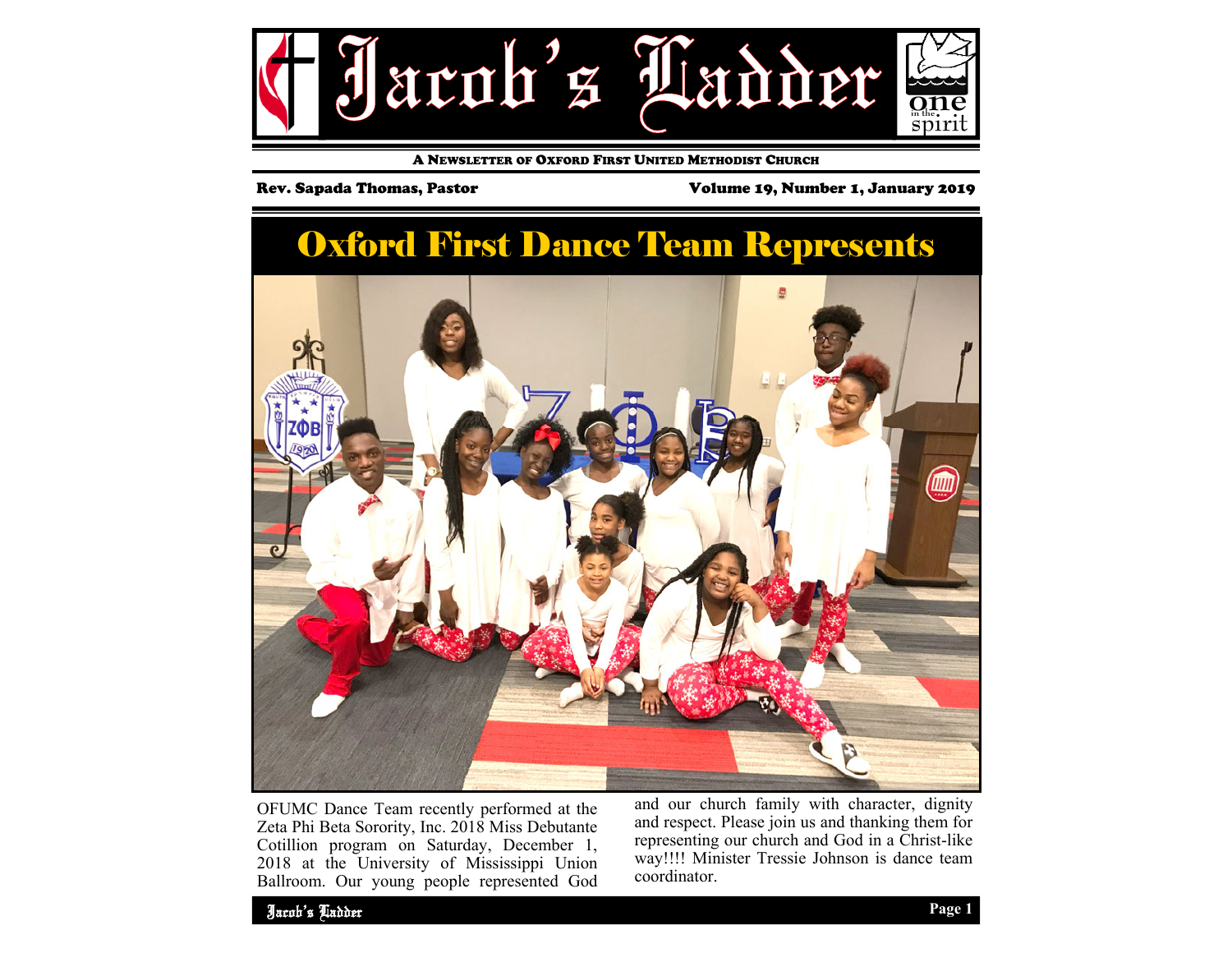

PICTURED ABOVE: The Oxford First Praise Dance Team also was a big part of the Pre-Christmas Celebration Program on December 20, 2018 at Oxford First.

# Networking Hearts of Hope for Africa International (LLG)



On Sunday, December 30, 2018, Rev. Dr. Dwight and Solomie Guinn (pictured above), Executive Director and Administrator respectively, of Networking Hearts of Hope for Africa, International (NEHHAI) attended Oxford First UMC's Fifth Sunday Ecumenical Service. NEHHAI provides educational, social, emotional, physical and spiritual services for destitute, street and abused children. It empowers youth with life skills and provides affordable leadership training to pastors and church leaders in Uganda. NEHHAI is registered in the United States as a Non-Profit 501(c)(3) entity.

how you can support them infission, chem at the following email addresses: The Guinns shared information about the needs of Uganda, and about their organizations' mission there with the congregation. For more information on and how you can support their mission, contact

> nehhai@gmail.com or dwightguinn@juno.com.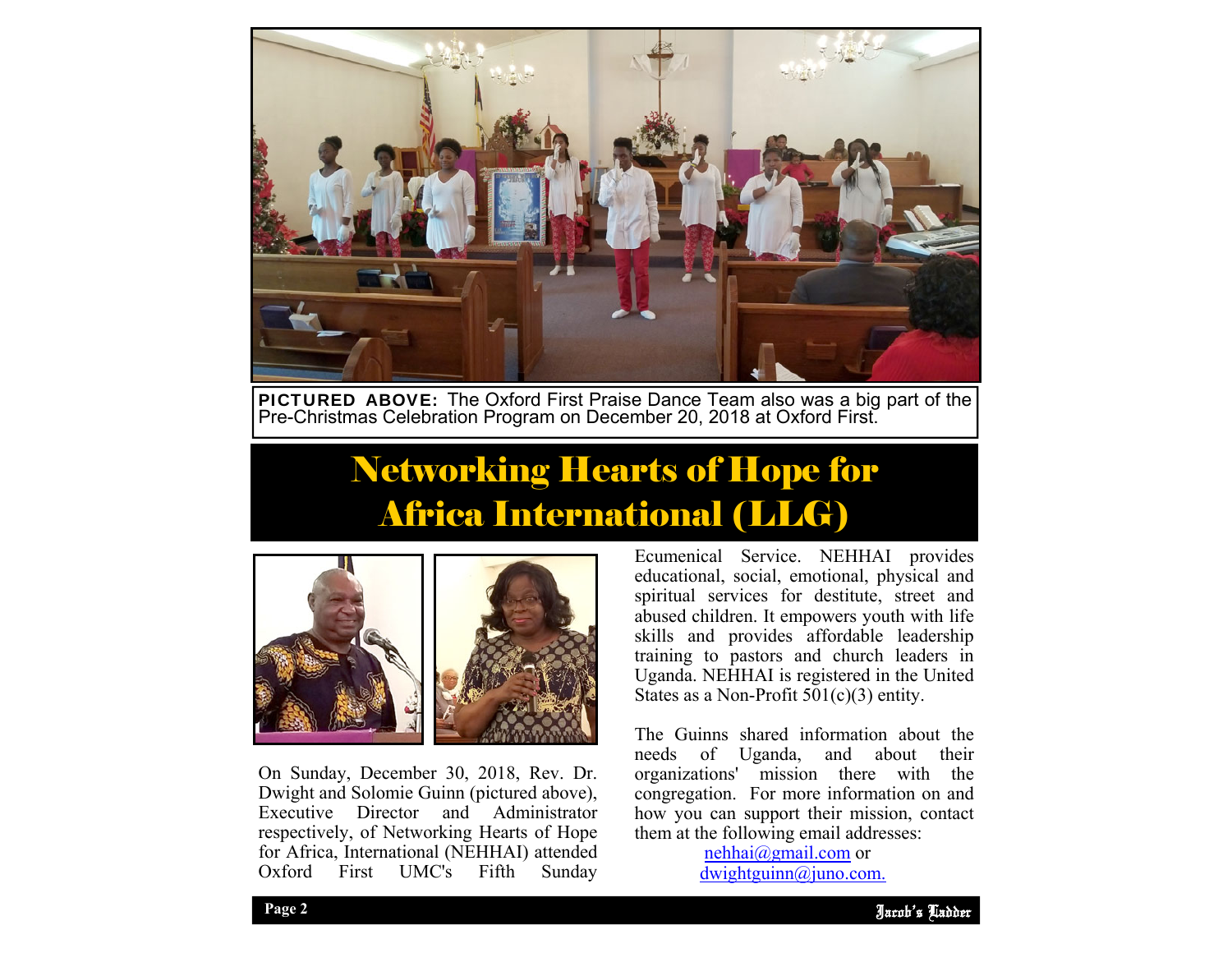# **Oxford First United Methodist Church**

Regenerating Passion, Reaching People, Renewing Purpose

## **Oxford First Ministry Orientation**

January 9 - February 13, 2019

## 6 week study where we will discover:

- **Oxford** First Mission, Vision, & Core Values
- Our Wesleyan Heritage
- Structure of United Methodist Church
- What we believe as United Methodist

Many people have expressed a need for more teaching and instruction on the structure of Oxford First, the United Methodist Church, and the things we believe. Pastor Thomas will lead a 6 weeks study, January 9 -February 13, that will address each of these questions. We will use the book, **"Key United Methodist Beliefs"** as a foundation on Theological entities we believe. This study will take place every Wednesday night,

January 9 - February 13, 2019, at 6:30 p.m. at the church. Please come out and join us as we embark on this study.